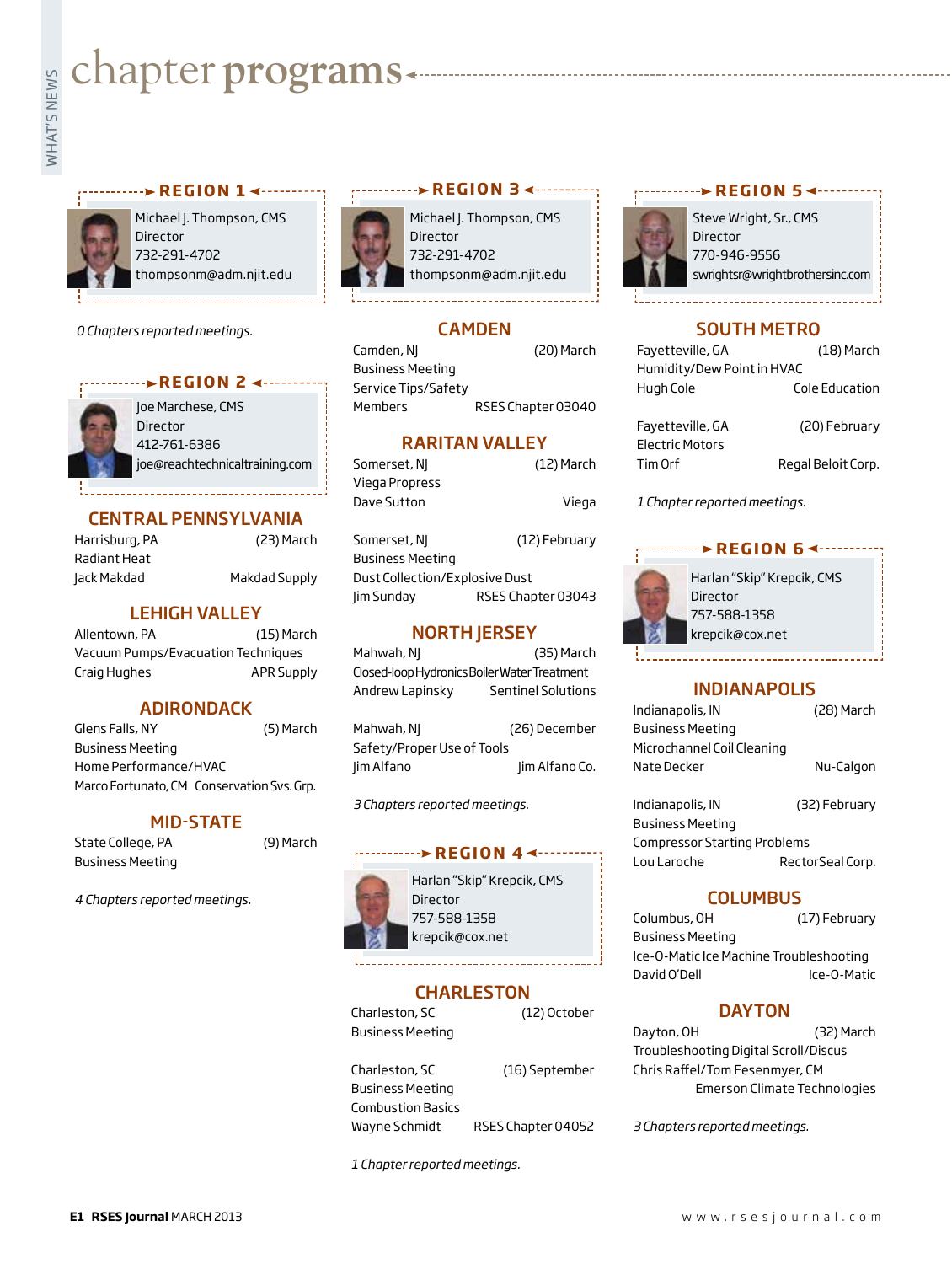

*r* **e contra REGION 7 <---------**

Steve Wright, Sr., CMS Director 770-946-9556 swrightsr@wrightbrothersinc.com

#### BIRMINGHAM

Birmingham, AL (15) March Compressor Insulation Testing D.J. Sealy Sealy Heating and Air

#### MIDDLE TENNESSEE

Nashville, TN (12) March What is Refrigeration? William Allen KeepRite Refrigeration

*2 Chapters reported meetings.*

#### **REGION 84....**



Rich Hoke, CMS Director 847-931-5650 richhoke@sbcglobal.net

#### **SPRINGFIELD**

Springfield, IL (6) February Business Meeting Te-Ro-Co Terry Rossi Te-Ro-Co

#### GREATER DETROIT

Detroit, MI (29) March Finding Bad Heat Exchangers Reinhard Hurt, CMS RSES Chapter 08150

#### MISSISSIPPI VALLEY

| (8) March |
|-----------|
|           |
|           |

Davenport, IA (9) February Business Meeting

#### CAPITAL CITY

| (7) February       |
|--------------------|
|                    |
|                    |
| RSES Chapter 08398 |
|                    |

| Madison, Wl             | (8) January        |
|-------------------------|--------------------|
| <b>Business Meeting</b> |                    |
| <b>Current Events</b>   |                    |
| Members                 | RSES Chapter 08398 |
|                         |                    |
| Madison, WI             | (8) December       |
| <b>Business Meeting</b> |                    |
| <b>Current Events</b>   |                    |
| Members                 | RSES Chapter 08398 |

*4 Chapters reported meetings.*



Michael Ralston, CM 913-722-1328 rsesmike@gmail.com

*0 Chapters reported meetings.*



Larry D. Brewer, CM 512-963-1612 ldbrewer@suddenlink.net

**REGION104** 

#### REFRIG. ASSN. OF SAN ANTONIO

San Antonio, TX (30) February Business Meeting Reading New Commercial Plans Rezaur Rahman, P.E. **ESA Engineers** 

#### TRI-COUNTY

| New Braunfels, TX       | $(15)$ March         |
|-------------------------|----------------------|
| <b>Business Meeting</b> |                      |
| Crown Tonka Walk Ins    |                      |
| Rey Mendoza             | Crown Tonka Walk Ins |

New Braunfels, TX (16) February Business Meeting Importance of Vacuum Larry Brewer, CM Insco Distributing Inc.

#### SAN GABRIEL CHAPTER

Georgetown, TX (6) March Business Meeting

*3 Chapters reported meetings.*



Rich Hoke, CMS Director 847-931-5650 richhoke@sbcglobal.net **REGION 114 - - - - - - - - -**

*0 Chapters reported meetings.*



*0 Chapters reported meetings.*



#### *0 Chapters reported meetings.*

#### *<u><b>PREGION 144...</u>*</u>



J.F. "Fred" Townsend Director 562-927-8139 jftcarses@gmail.com

#### **YOSEMITE**

Turlock, CA (4) February Business Meeting

#### MT DIABLO

Pleasant Hill, CA (6) February Business Meeting NATEA/C/Heat Pumps/Performance Checks Members RSES Chapter 14311

*2 Chapters reported meetings.*